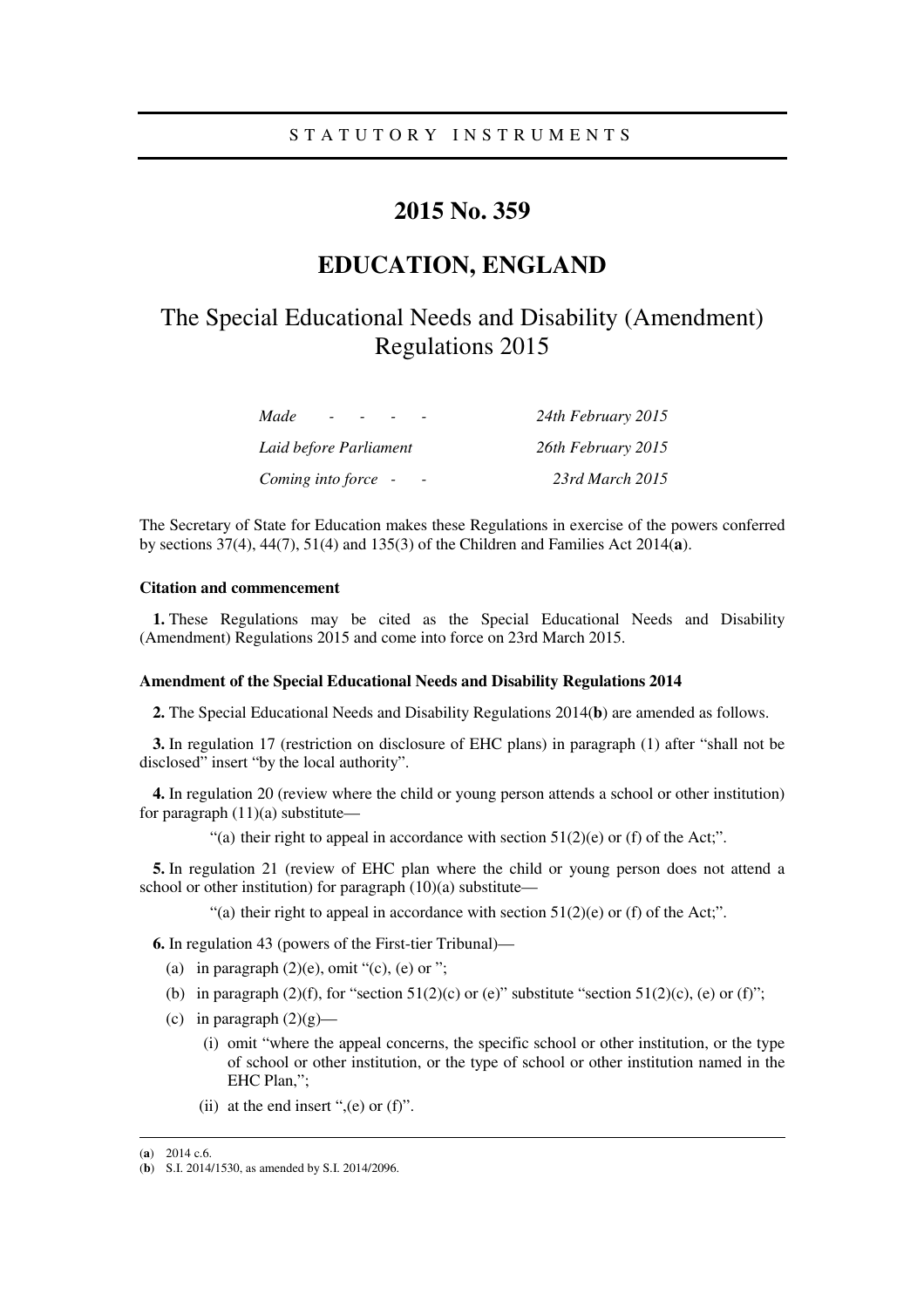**7.** In regulation 44 (compliance with the orders of the First-tier Tribunal)—

- (a) in paragraph  $(2)(b)(ii)$ , after "the finalised plan to" insert "the child's parent or the young person under regulation 14(2) and";
- (b) in paragraph  $(2)(c)(ii)$ , for "Regulation 14" substitute "Regulation 14 $(2)$  and to those specified in regulation 13(2)".

**8.** In regulation 45 (unopposed appeals)—

(a) for paragraphs  $(3)$  to  $(6)$  substitute—

"(3) If the appeal is made under section  $51(2)(a)$  or (d) of the Act, the local authority must, within 2 weeks of the date it notified the First-tier Tribunal under paragraph (1), notify the child's parent or the young person that it must make the EHC needs assessment or reassessment.

(3A) If following the EHC needs assessment or reassessment, the local authority—

- (a) decides that it is not necessary for special educational provision to be made for the child or young person in accordance with an EHC plan, the local authority must notify the child's parent or the young person of its decision, giving reasons for it as soon as practicable, and in any event within 10 weeks of the date it notified the First-tier Tribunal under paragraph (1), or
- (b) decides that it is necessary for special educational provision to be made for the child or young person in accordance with an EHC plan, it must send the finalised plan to the child's parent or the young person under regulation 14(2) and those specified in regulation 13(2) as soon as practicable and in any event within 14 weeks of the date it notified the First-tier Tribunal under paragraph (1).

(4) If the appeal is made under section  $51(2)(c)(i)$  or (ii), or (e) of the Act, the local authority must issue the amended EHC plan to those specified in regulation 22(3) within 5 weeks of the date it notified the First-tier Tribunal under paragraph (1).

(5) If the appeal is made under section  $51(2)(c)(iii)$  or (iv) of the Act, the local authority must issue the amended EHC plan to those specified in regulation 22(3)—

- (a) within 2 weeks of the date it notified the First-tier Tribunal under paragraph (1), or
- (b) where the local authority is also required to amend the EHC plan under paragraph (4), within 5 weeks of the date it notified the First-tier Tribunal under paragraph (1).
- (6) If the appeal is made under section  $51(2)(b)$  of the Act, the local authority must—
	- (a) issue a draft EHC plan within 5 weeks of the date it notified the First-tier Tribunal under paragraph (1), and
	- (b) send a copy of the finalised EHC plan to the child's parent or the young person under regulation 14(2) and to those specified in regulation 13(2), within 11 weeks of the date it notified the First-tier Tribunal under paragraph (1).

 $(6A)$  If the appeal is made under section  $51(2)(f)$  of the Act, the local authority must continue to maintain the EHC plan, and where the local authority has also agreed to amend the EHC plan, the local authority must amend it within 5 weeks of the date it notified the First-tier Tribunal under paragraph (1).";

(b) in paragraph  $(7)$ , omit ", $(4)$ ".

*Edward Timpson*  Parliamentary Under Secretary of State 24th February 2015 Department for Education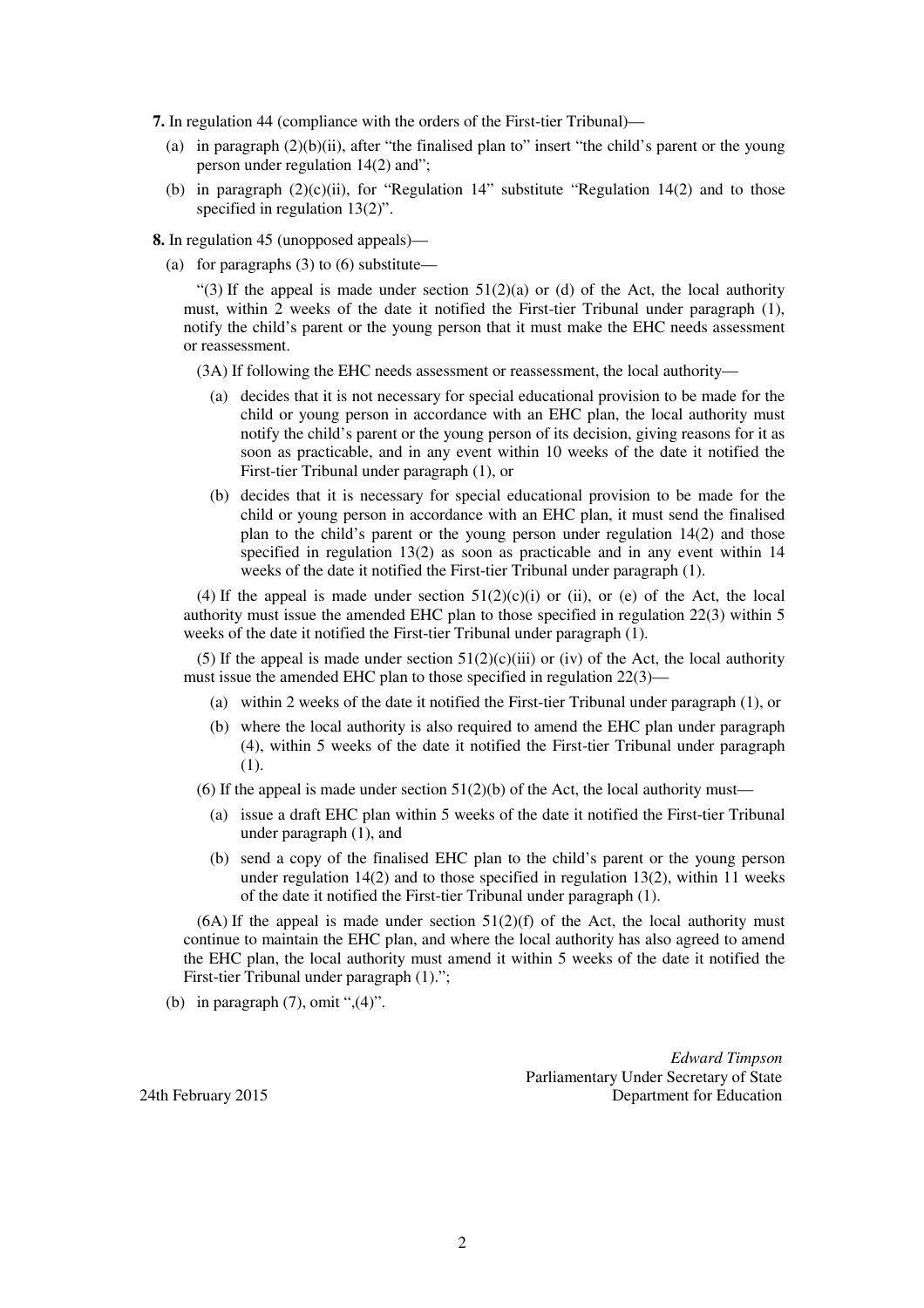### **EXPLANATORY NOTE**

#### *(This note is not part of the Regulations)*

These Regulations amend the Special Educational Needs and Disability Regulations 2014 ("the 2014 Regulations").

*Regulation 3* amends regulation 17(1) of the 2014 Regulations to make it clear that the restriction on the disclosure of Education, Health and Care (EHC) plans applies to local authorities.

*Regulations 4 and 5* amend regulations 20 and 21 of the 2014 Regulations to provide that when a local authority decides to cease to maintain an EHC plan following a review, the child's parent or the young person must be notified of their right to appeal the decision under section 51(2)(f) of the Children and Families Act 2014.

*Regulation 6* amends regulation 43 of the 2014 Regulations and the powers available to the Firsttier Tribunal when it is determining appeals brought under sections 51(2)(e) and (f) of the Children and Families Act 2014.

*Regulation 7* amends regulation 44 of the 2014 Regulations to provide that when an EHC plan is finalised following compliance with an order of the First-tier Tribunal, the finalised plan must be sent to the child's parent or the young person in accordance with the requirements set out in regulation 14(2) of the 2014 Regulations and a copy of the EHC plan must also be sent to those listed in regulation 13(2) of the 2014 Regulations.

*Regulation 8* amends regulation 45 of the 2014 Regulations so that the time limits and the exceptions in place for unopposed appeals are the same as those for complying with an order of the First-tier Tribunal under regulation 44.

A full impact assessment has not been produced for this instrument as no, or no significant, impact on the private, voluntary or public sectors is foreseen. An Explanatory Memorandum is available alongside the instrument on www.legislation.gov.uk.

<sup>©</sup> Crown copyright 2015

Printed and published in the UK by The Stationery Office Limited under the authority and superintendence of Carol Tullo, Controller of Her Majesty's Stationery Office and Queen's Printer of Acts of Parliament.